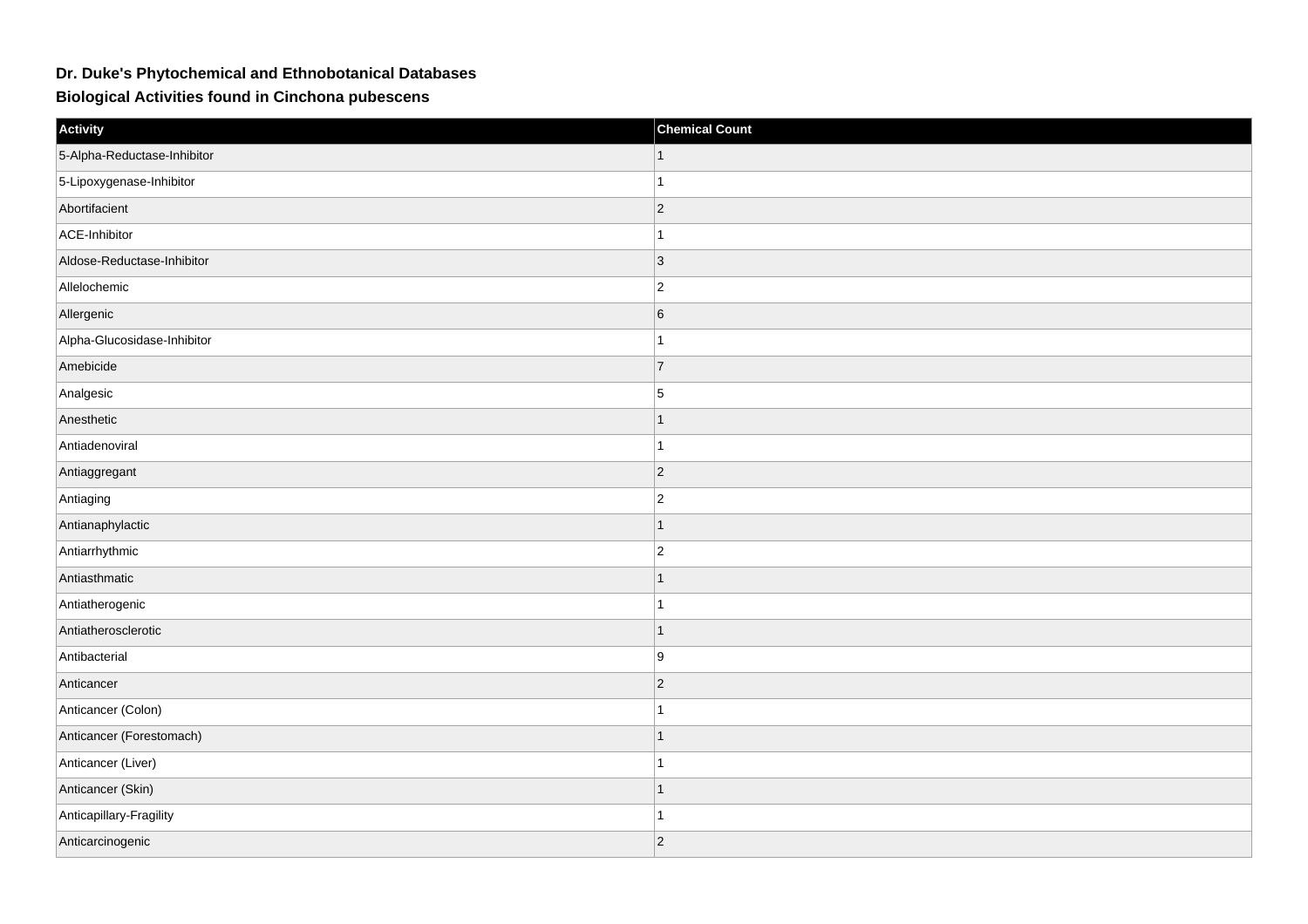| Activity                 | <b>Chemical Count</b>   |
|--------------------------|-------------------------|
| Anticholinergic          | $\vert$ 1               |
| Anticlastogen            | $\overline{1}$          |
| Antidepressant           |                         |
| Antidermatitic           | $\overline{1}$          |
| Antidiabetic             | $\overline{c}$          |
| Antidysenteric           | -1                      |
| AntiEBV                  | $\overline{c}$          |
| Antiedemic               | $\mathbf 1$             |
| Antielastase             | $\overline{c}$          |
| Antiescherichic          | $\vert$ 1               |
| Antifeedant              | $\overline{c}$          |
| Antifibrillary           | 1                       |
| Antiflu                  | $\overline{3}$          |
| Antigenotoxic            | $\mathbf 1$             |
| Antigonadotropic         | $ 2\rangle$             |
| Antihemolytic            | $ 2\rangle$             |
| Antihemorrhoidal         | $\mathbf 1$             |
| Antihepatitic            | $\overline{1}$          |
| Antihepatoadenomic       | $\mathbf{1}$            |
| Antihepatotoxic          | $\overline{\mathbf{4}}$ |
| Antiherpetic             | 6                       |
| Antihiccup               | $\vert$ 1               |
| Antihistaminic           | $\overline{c}$          |
| AntiHIV                  | 3                       |
| Antihypercholesterolemic | $ 2\rangle$             |
| Antihyperglycemic        | 1                       |
| Antihyperthyroid         | $\overline{c}$          |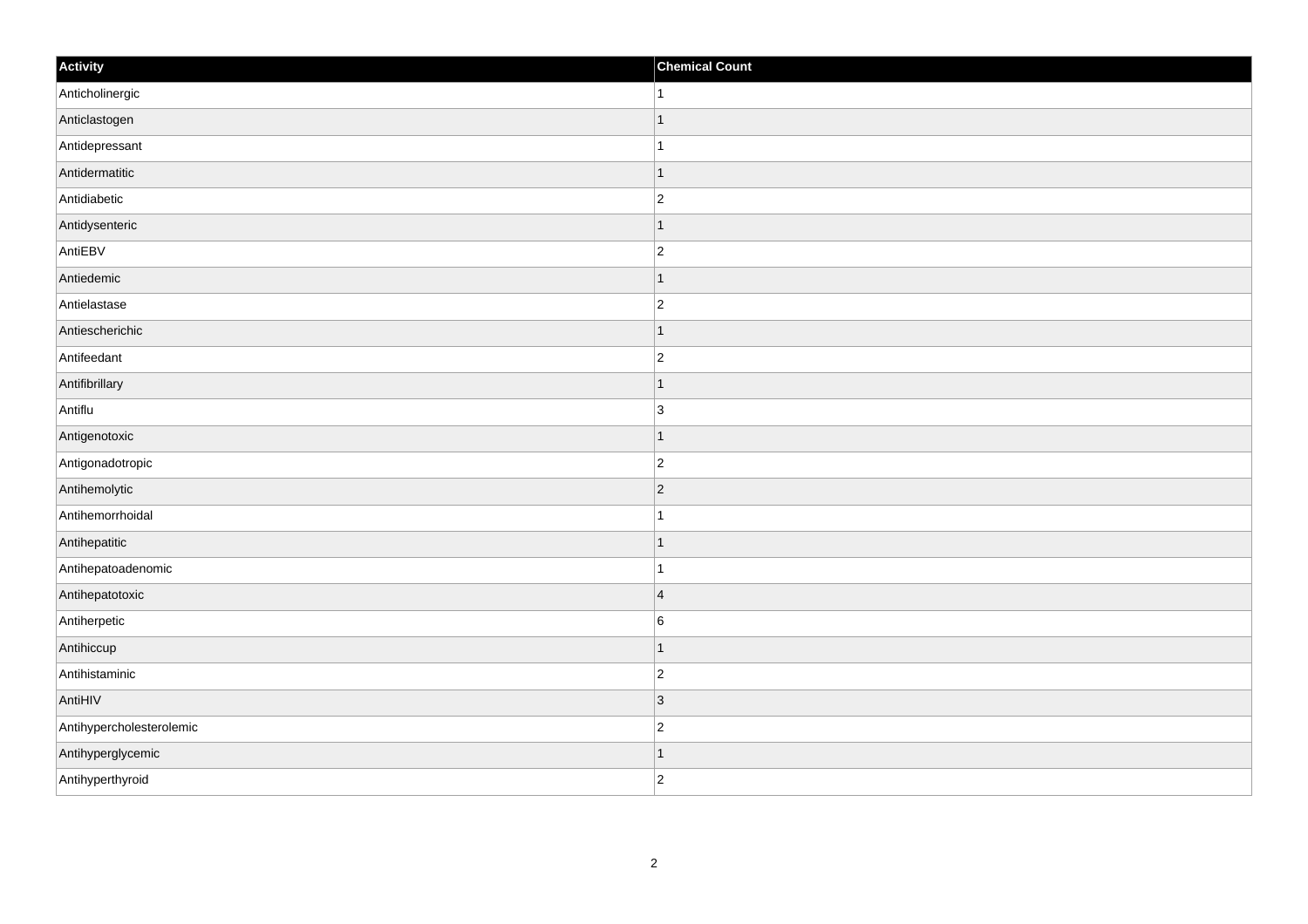| Activity           | <b>Chemical Count</b> |
|--------------------|-----------------------|
| Antiinflammatory   | 6                     |
| Antiischemic       | $ 2\rangle$           |
| AntiLegionella     | $ 3\rangle$           |
| Antileukemic       | $6\overline{6}$       |
| Antileukotriene    | $\vert$ 3             |
| Antilipoperoxidant | $\mathbf{1}$          |
| Antilumbagic       | $\vert$ 1             |
| Antimalarial       | $\overline{5}$        |
| Antimelanogenic    | $ 3\rangle$           |
| Antimutagenic      | $\overline{5}$        |
| Antineuralgic      | $\mathbf{1}$          |
| Antineuritic       | $\mathbf{1}$          |
| Antinitrosaminic   | $ 2\rangle$           |
| Antinociceptive    | 11.                   |
| Antiophidic        | $ 2\rangle$           |
| Antioxidant        | $6\overline{6}$       |
| Antiperoxidant     | $\vert$ 4             |
| Antipolio          | $\mathbf{1}$          |
| Antiproliferant    | $\vert$ 1             |
| Antiprostaglandin  | $\vert$ 1             |
| Antipyretic        | $ 3\rangle$           |
| Antiradicular      | 4                     |
| Antisciatic        | $\mathbf{1}$          |
| Antiseptic         | $\vert 3 \vert$       |
| Antispasmodic      | $ 2\rangle$           |
| Antistaphylococcic | $\mathbf{1}$          |
| Antistomatitic     | $\vert$ 1             |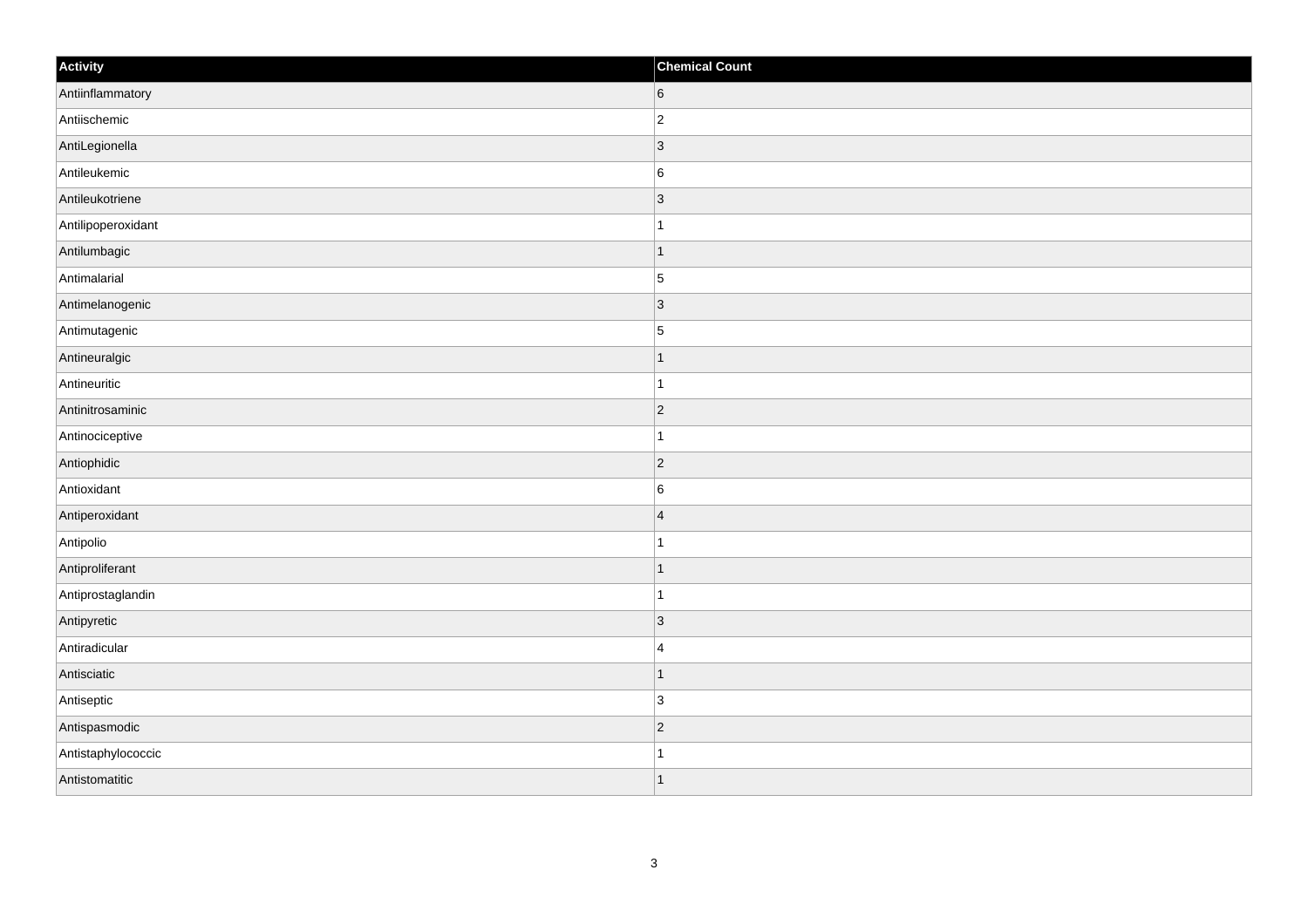| Activity                         | <b>Chemical Count</b>   |
|----------------------------------|-------------------------|
| Antisunburn                      | $\overline{2}$          |
| Antitachycardic                  | $\mathbf 1$             |
| Antithiamin                      | 1                       |
| Antithyroid                      | $ 2\rangle$             |
| Antitrypanosomic                 | $\overline{1}$          |
| Antitumor                        | 3                       |
| Antitumor (Colon)                | $\overline{c}$          |
| Antitumor (Forestomach)          |                         |
| Antitumor (Liver)                |                         |
| Antitumor (Mouth)                | $\overline{1}$          |
| Antitumor (Skin)                 | 3                       |
| Antitumor-Promoter               | $ 2\rangle$             |
| Antitussive                      | $\overline{c}$          |
| Antiulcer                        | 1                       |
| Antiulcerogenic                  |                         |
| Antivaccinia                     | $\mathbf{1}$            |
| Antiviral                        | $\bf 8$                 |
| Antiwrinkle                      | $\overline{1}$          |
| Antiyeast                        | $\mathbf{1}$            |
| Anxiolytic                       | $\mathbf 1$             |
| Apertif                          | $\overline{1}$          |
| Apoptotic                        | $\vert$ 1               |
| Astringent                       | 1                       |
| Autotoxic                        | $\mathbf 1$             |
| Beta-Adrenergic Receptor Blocker | $\overline{1}$          |
| Calcium-Antagonist               | $\overline{\mathbf{4}}$ |
| cAMP-Inhibitor                   | $\overline{1}$          |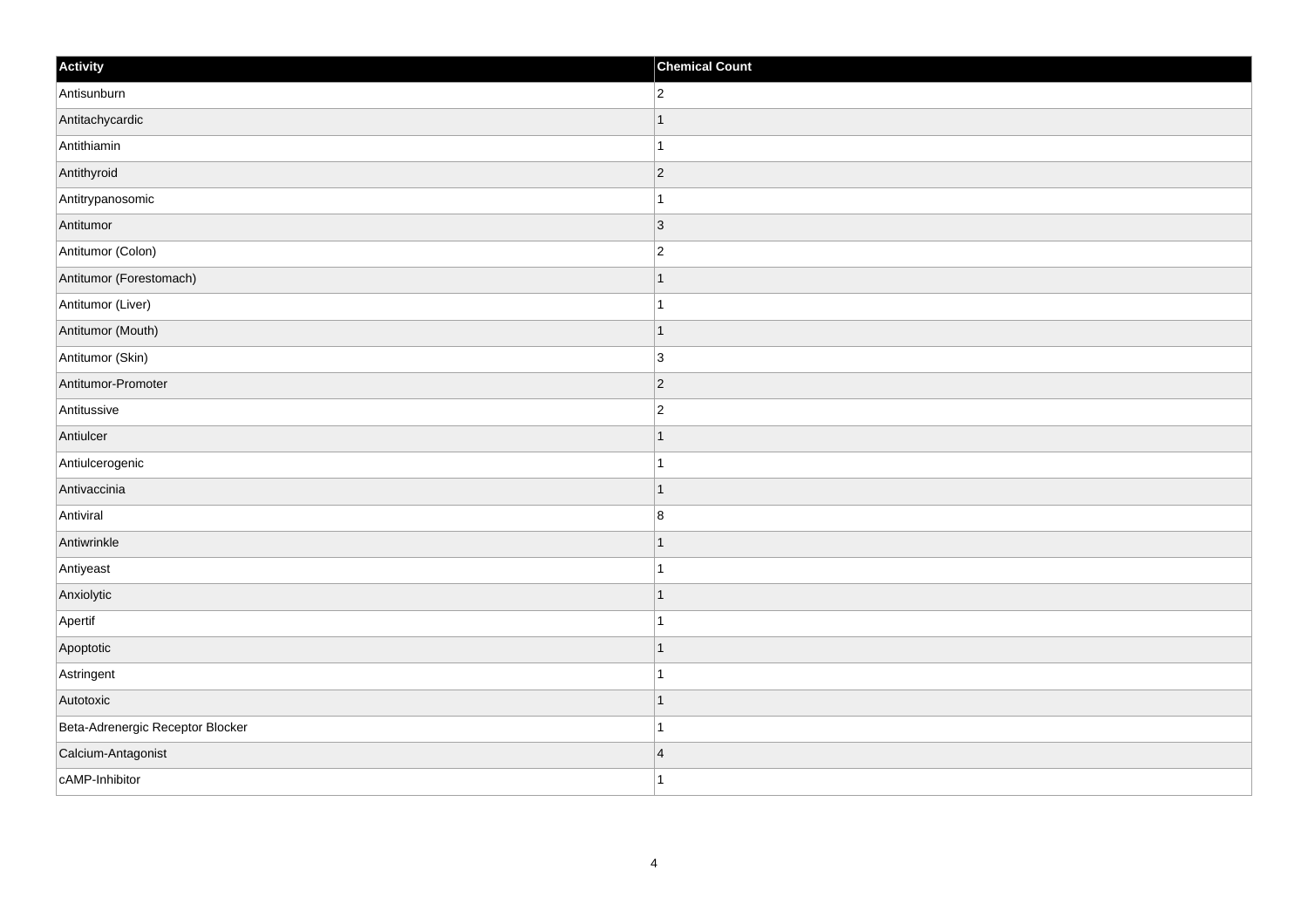| Activity                 | <b>Chemical Count</b> |
|--------------------------|-----------------------|
| Cancer-Preventive        | $\overline{4}$        |
| Capillarifortificant     |                       |
| Capillarigenic           | $\mathbf 1$           |
| Carcinogenic             | $\overline{2}$        |
| Carcinostatic            |                       |
| Cardiodepressant         | $\overline{2}$        |
| Cardioprotective         | $ 2\rangle$           |
| Cardiotonic              | $\mathbf{1}$          |
| Cathartic                | $\mathbf 1$           |
| Chemopreventive          | $\overline{3}$        |
| Cholagogue               | $\overline{2}$        |
| Choleretic               | $\overline{3}$        |
| Choline-Sparing          | $\vert$ 1             |
| Clastogenic              | $\overline{c}$        |
| <b>CNS-Active</b>        | $ 2\rangle$           |
| <b>CNS-Stimulant</b>     | $\mathbf{1}$          |
| Co-carcinogenic          | $\mathbf 1$           |
| Collagen-Sparing         | $\overline{c}$        |
| COMP-Inhibitor           | $\mathbf{1}$          |
| COX-2-Inhibitor          | $\mathbf{1}$          |
| Cyclooxygenase-Activator | $\mathbf 1$           |
| Cytoprotective           | $\mathbf{1}$          |
| Cytotoxic                | $\bf 8$               |
| Depigmentor              | $\mathbf{1}$          |
| Dermatitigenic           | $ 2\rangle$           |
| Diuretic                 | $\overline{3}$        |
| <b>DNA-Active</b>        | $\overline{1}$        |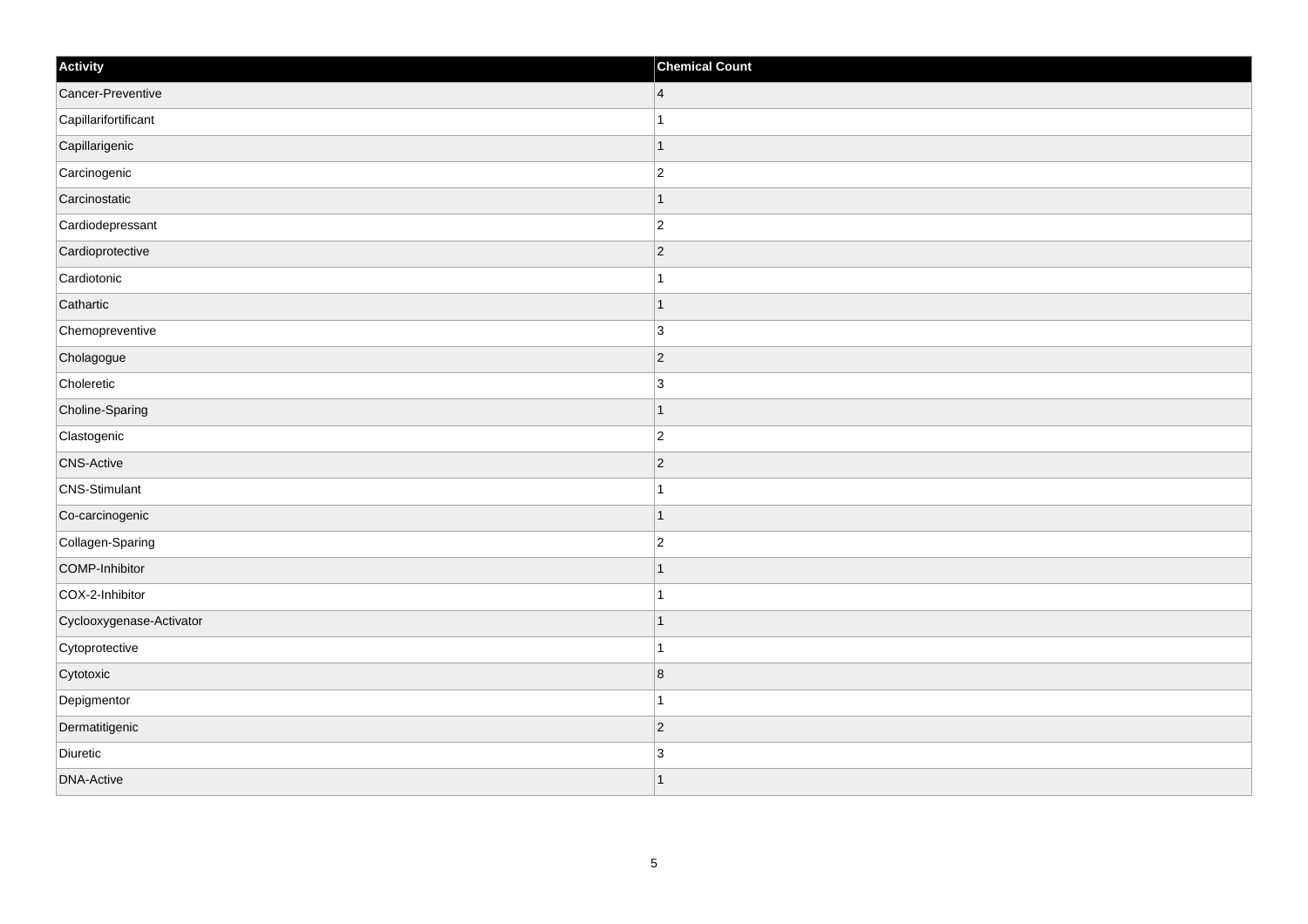| Activity                 | <b>Chemical Count</b> |
|--------------------------|-----------------------|
| DNA-Protective           | -1                    |
| Dye                      | $\overline{2}$        |
| Emetic                   |                       |
| FLavor                   | -1                    |
| Fungicide                | 3                     |
| Glutathione-Depleting    |                       |
| Hemolytic                |                       |
| Hepatocarcinogenic       |                       |
| Hepatoprotective         | $\overline{4}$        |
| Hepatotoxic              | -1                    |
| Hepatotropic             | 1                     |
| Histamine-Inhibitor      | $\vert$ 2             |
| Hypocholesterolemic      |                       |
| Hypoglycemic             | $ 2\rangle$           |
| Hypotensive              | $\overline{c}$        |
| Immunostimulant          | $\overline{4}$        |
| Immunosuppressant        | $\overline{2}$        |
| Insectifuge              | $\vert$ 2             |
| Insulinogenic            |                       |
| Interferonogenic         |                       |
| Juvabional               |                       |
| Larvistat                |                       |
| Laxative                 |                       |
| Leukotriene-Inhibitor    | $\vert$ 2             |
| Lipoxygenase-1-Inhibitor | -1                    |
| Lipoxygenase-Inhibitor   | $\vert 3 \vert$       |
| Lyase-Inhibitor          | 1                     |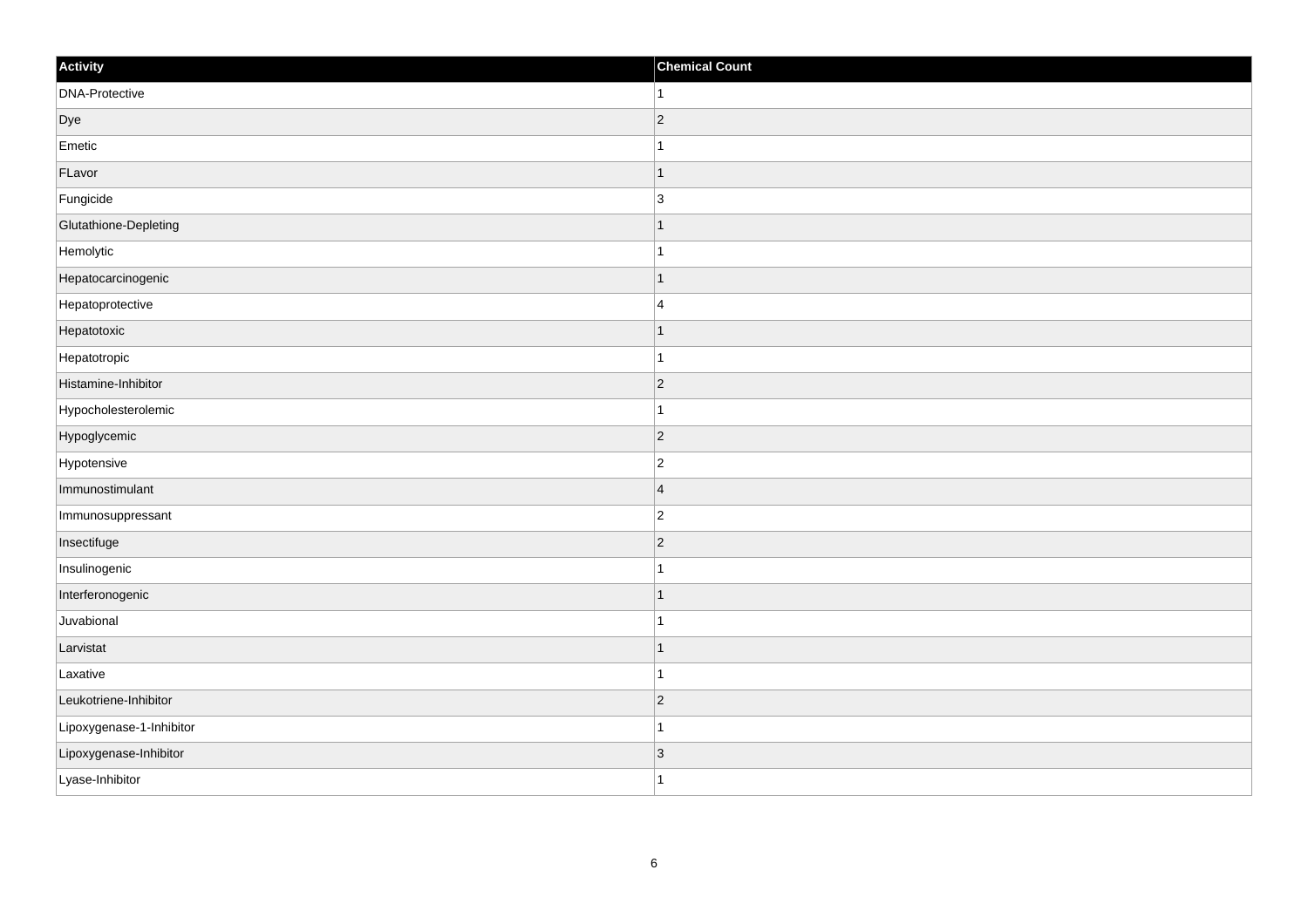| Activity                          | <b>Chemical Count</b> |
|-----------------------------------|-----------------------|
| MDR-Inhibitor                     | $ 2\rangle$           |
| Metal-Chelator                    | $\overline{c}$        |
| Molluscicide                      |                       |
| Myorelaxant                       | 1                     |
| Nephrotoxic                       |                       |
| NO-Genic                          |                       |
| Ornithine-Decarboxylase-Inhibitor | $ 2\rangle$           |
| Oviposition-Stimulant             | $\mathbf 1$           |
| Oxytocic                          | $ 2\rangle$           |
| Pancreatogenic                    | $\mathbf{1}$          |
| Pesticide                         | 17                    |
| Phagocytotic                      |                       |
| Phototoxic                        | $\mathbf{1}$          |
| Phytoalexin                       | $\mathbf{1}$          |
| Pigment                           | -1                    |
| Prooxidant                        | $\overline{1}$        |
| Prostaglandigenic                 | $\overline{2}$        |
| Protisticide                      |                       |
| Quinone-Reductase-Inducer         | $\mathbf 1$           |
| Reverse-Transcriptase-Inhibitor   | $\mathbf{1}$          |
| Secretogogue                      |                       |
| Sedative                          | 1                     |
| Spermicide                        |                       |
| Stomachic                         |                       |
| Sunscreen                         | $ 2\rangle$           |
| Sweetener                         |                       |
| Tissue-Thromboplastin-Inhibitor   | $\vert$ 1             |